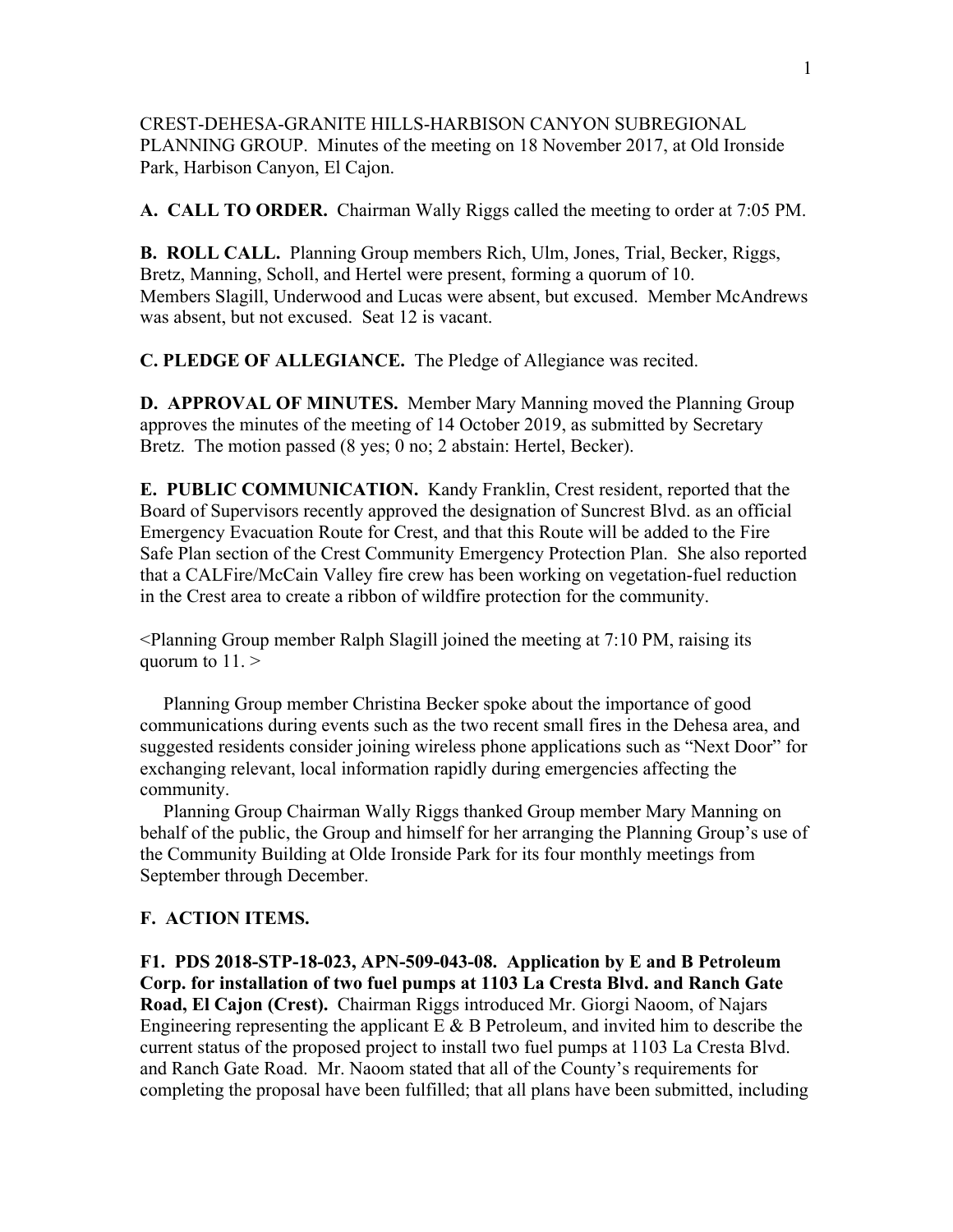the Site Plan for landscaping; that the San Miguel Consolidated Fire Protection District has reviewed the Site Plan and found it acceptable; and that the County's Department of Public Works has assessed and approved a Design Exception Request to use AASHTO stopping sight distance rather than the County's standard corner sight distance, based on Site Plan specific measurements and modeling provided by the applicant. He also provided confirming copies of letters from San Miguel CFPD and County DPW, as well as a letter of support for the proposed project from its would-be fuel provider, which stated, "We strive to deliver at low impact times to keep traffic and property congestion to a minimum."

 Planning Group members' questions, concerns and discussion included: 1) that to best protect the community and traffic safety, fuel deliveries to the proposed pumps should be restricted to certain night hours; 2) that for improved safety, the trees in the proposed Site Plan landscape design located on the corners of the access drives into the project site are visual obstructions that should be eliminated; 3) that the project design for the pump area and nearby parking spaces may not be appropriate for both ordinary and handicap traffic circulation and parking; 4) that night lighting associated with the commercial operation of fuel pumps would disrupt the community character; 5) and whether a traffic signal light is being considered for the intersection adjacent to the project.

 Kandy Franklin, Crest Fire Safe Facilitator and resident of Crest, suggested that if the proposed project is approved and installed, the business operating the pumps should be specifically included in the Crest Fire Safe Plan, which would include an evacuation plan for the business (regarding turning off/shutting down business operations and equipment) so that the community knows what to expect in case of wildfire and emergency evacuation. Other Crest residents expressed concerns: 1) that the C-36 zoning at the project site is not appropriate for the 2019 Crest community character, and has resulted in an overcrowded Site Plan; 2) that proposed project could interfere with traffic flow to the Crest secondary evacuation route during an emergency; and 3) that the proposed project will lead to a significant increase in traffic on La Cresta Road that potentially impacts community safety.

 County Planning and Development Services staff confirmed that the applicant has met the appropriate County planning and design requirements and standards; that restricted, defined fuel delivery times cannot be imposed as conditions of County approval, and are not specified by County Code, but would require the voluntary adoption by the business; that details of the parking spaces, the fuel pump area, the access driveways, the landscaping vegetation shown on the Site Plan comply with County requirements; that the business must meet and maintain standards for underground fuel storage, fuel system shutoff, staff training for fuel spill cleanup, and evacuation plans for both on-site and offsite emergencies; that the business must comply with and maintain certain standards which control the type and amount of night lighting; that a traffic signal is not considered for the intersection; and that the C-36 zoning in Crest was continued unchanged in the 2011 General Plan and Community Plan update, and in subsequent plan cleanups.

 Planning Group Chairman Riggs noted that the next plan cleanup opportunity to amend and change the existing C-36 zoning in Crest will be in 2021.

 Planning Group member Phil Hertel moved the Planning Group recommends approval of the Site Plan for PDS2018-STP-18-023, APN-509-043-08, but also recommends and requests that two certain trees in the landscaping design at the project's access driveways